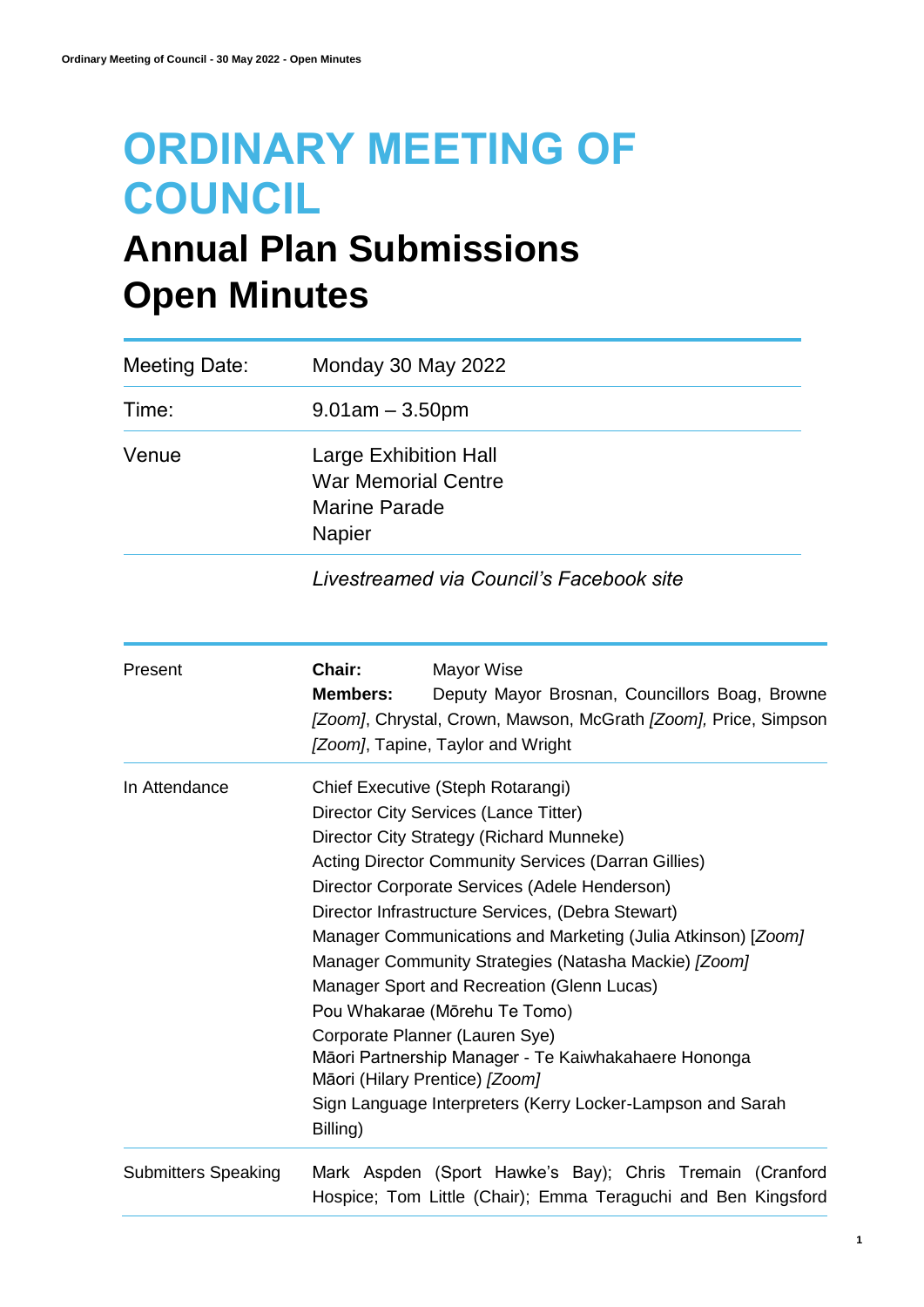(Napier Youth Council) Constance Phua *(via zoom link)*; Elizabeth Barrett; Liz Remmerswaal, Riz Latiff and Evelyn Ratima (World Beyond War Aotearoa); Carol-Ann Guard; Piripi Smith and Rapihana Te Kaha Hawaikirangi (Ātea te Rangi Educational Trust); Shade Smith (Ngati Kahungunu Iwi); Graeme Dickey (Rotary Club of Ahuriri Sunrise); Alan White; John McGifford (Westshore Residents); Pauline Doyle (Guardians of the Acquifer); Jock Mackintosh (Mitre 10 Sports Park); (Craig McDougall - Giants Boxing Academy and Lance Hamilton - Central Districts Cricket) James Taylor (Equal Rights Hawke's Bay) and Michelle Lucas (CCS Disability).

Administration Governance Advisors (Carolyn Hunt and Anna Eady)

#### **Karakia**

The meeting was opened with a karakia.

#### **Apologies**

Nil

#### **Conflicts of interest**

Councillor Taylor having declared a conflict of interest in the following submissions did not participate in voting on these matters:

- Sports Hawke's Bay;
- Mitre10 Sports Park

#### **Public forum**

Nil

#### **Announcements by the Mayor**

The Mayor opened the proceedings and welcomed attendees, noting that the meeting was being both recorded and livestreamed.

#### **Announcements by the management**

Nil

#### **Confirmation of Minutes**

There were no minutes to confirm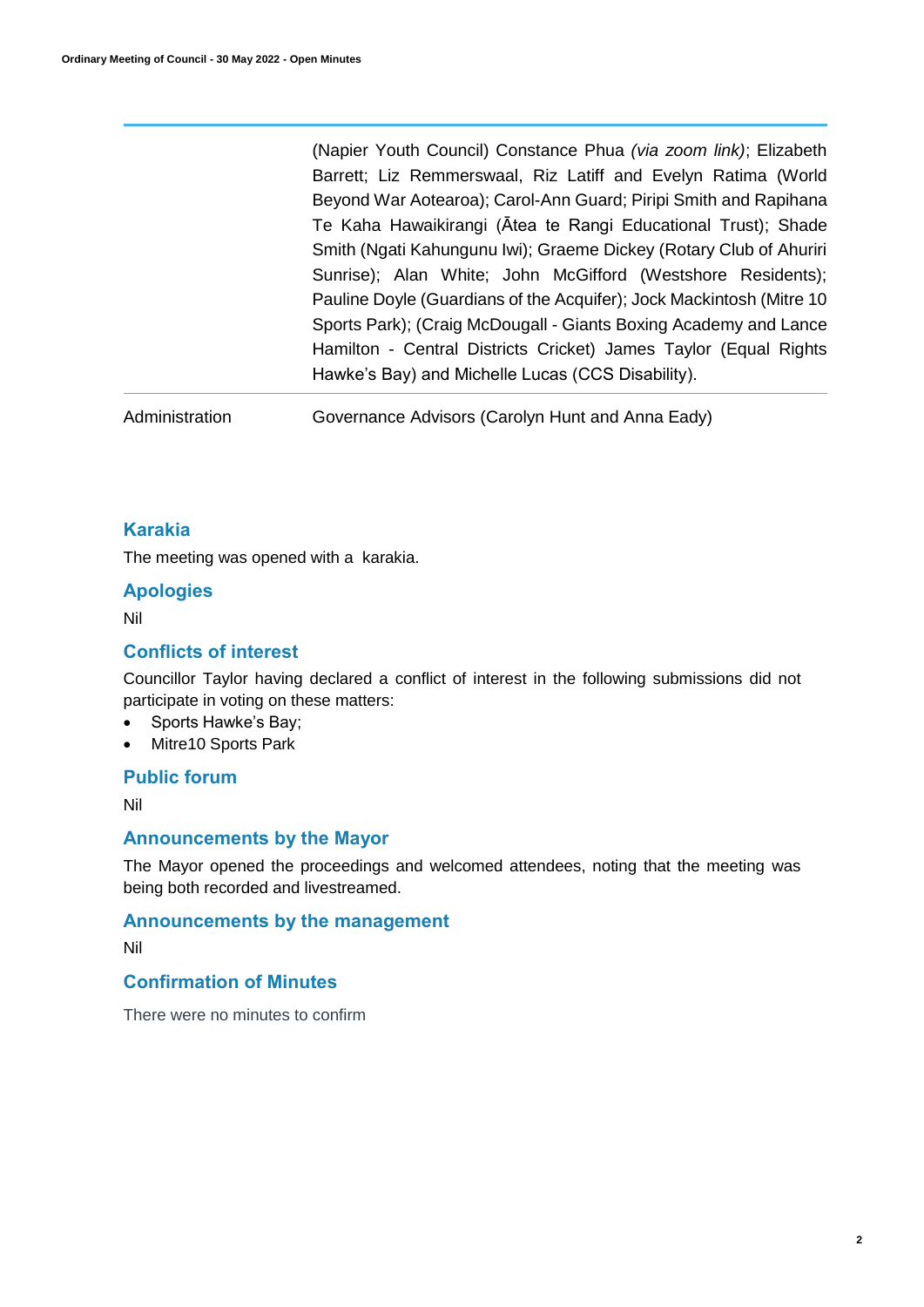# **AGENDA ITEMS**

### **1. SUBMISSIONS ON THE ANNUAL PLAN 2022/23 CONSULTATION DOCUMENT**

| Type of Report:             | Legal and Operational                        |
|-----------------------------|----------------------------------------------|
| Legal Reference:            | Local Government Act 2002                    |
| Document ID:                | 1459297                                      |
| Reporting Officer/s & Unit: | Adele Henderson, Director Corporate Services |

#### **1.1. Purpose of Report**

This report presents analysis of the submissions received on the Annual Plan 2022/23 consultation document for consideration. This report also seeks final direction on the content of the Annual Plan 2022/23, which is set to be formally adopted by Council on 30 June 2022.

All submissions received on the Annual Plan 2022/23 consultation document are included in an attachment to this report.

#### **PRESENTATION OF ORAL SUBMISSIONS**

The following submitters spoke to their submissions.

**Submission 17 – Mark Aspden on behalf of Sports Hawke's Bay** displayed a powerpoint presentation (Doc ID 1468875) providing an overview of the cycling education programme for tamariki to equip them with skills to be safe on the road.

Mr Aspden advised that Hastings District Council employed a staff member to direct funding to contract cycle instructions to schools and the ratio compared to Napier was 3-1.

**Submission 43 - Chris Tremain accompanied by Alisha Hope (Campaign Manager), Cransford Hospice** spoke to his submission and displayed a powerpoint presentation (Doc Id 1468673) requesting Council support the build of the New Home for Cranford through a funding contribution to the value of \$500,000 over the next 3-5 years.

He said this support would enable work to proceed without delay and ensure completion and advised that the Hastings District Council had contributed \$500,000 to this project.

**Submission 23 -Tom Little (Chair); Emma Teraguchi and Ben Kingsford (Napier Youth Council),** spoke to their submission advocating Council needed to mitigate Climate Change and make the CBD fully pedestrian and also develop more outdoor areas and planting of additional trees. Public transport, cycling, e-bikes and scooters would be encouraged into the CBD.

They supported the Hawke's Bay Regional Council taking over the asset management of the coastal hazards and considered it appropriate and more efficient for one Council to control the coastal strategy.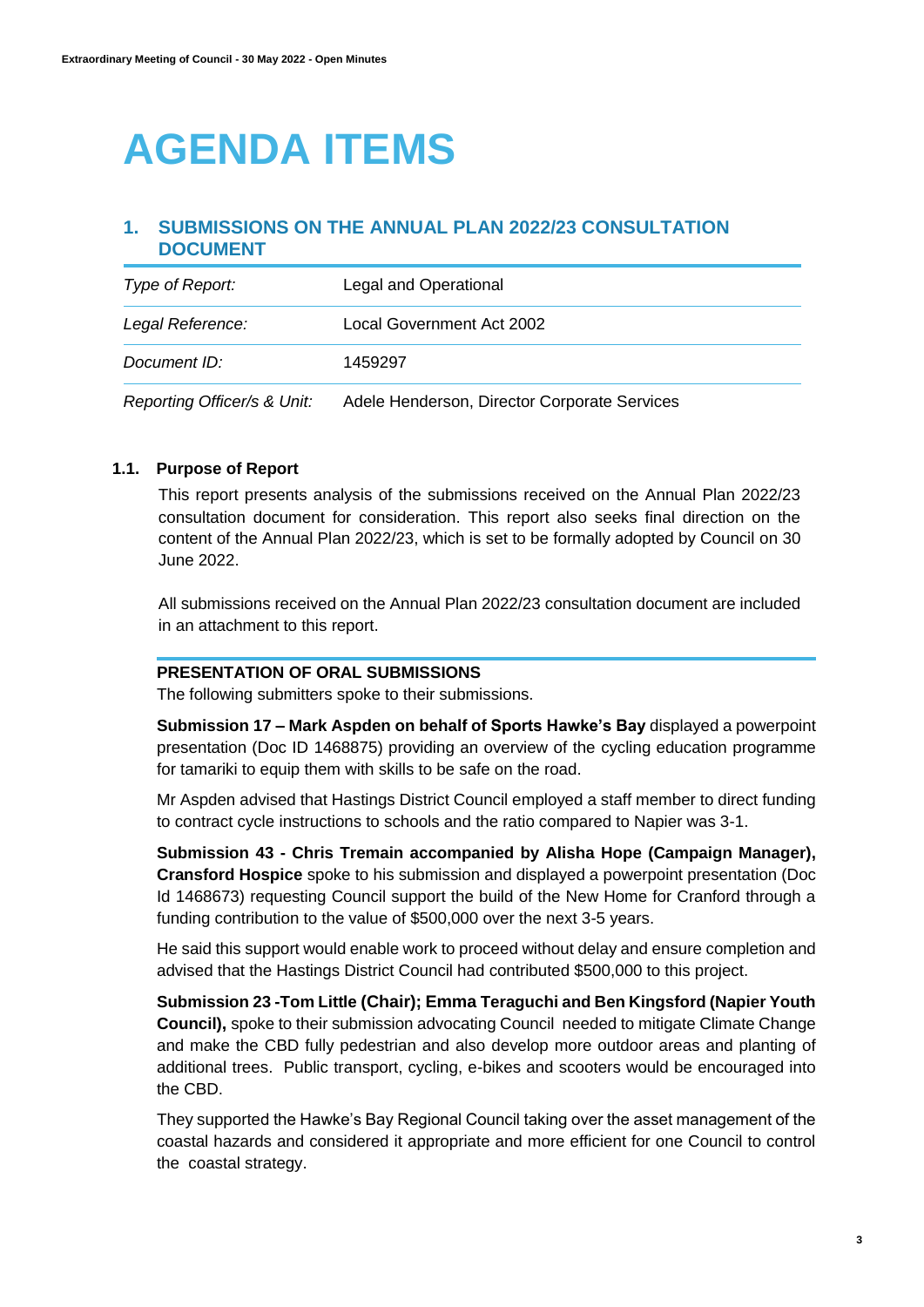It was noted that the Youth Council have regular podcasts on Radio Kidnappers which were centred around the environment.

*Councillor Wright withdrew from the meeting at 9.55am*

**Submission 37 – Piripi Smith and Rapihana Te Kaha Hawaikirangi (Ātea te Rangi Educational Trust)** spoke to the submission for the proposal of a secure and floating berth in the waka berth at West Quay, Ahuriri.

*Councillor Wright rejoined the meeting at 9.59am*

**Submission 38 – Shade Smith spoke on behalf of Ngāti Kahungunu Iwi Trust** in support of the submission by Ātea te Rangi Educational Trust to establish a new floating and secure berth in the Ahuriri harbour.

*Councillor Wright left the meeting at 10.12am*

*The meeting adjourned at 10.12am for morning tea and reconvened at 10.45am*

**Submission 2 - Elizabeth Barrett** spoke to her submission in regard to rate increases and the Aquatic Centre. She highlighted that it was very confusing to provide feedback on the Aquatic Centre with the information and decisions provided. However, Ms Barrett supported the \$8.6m spend on health and safety improvements at the Onekawa Aquatic Centre.

**Submission 46 - Alan White** spoke to his submission supporting the Council's position on 3 waters and the proposal to transfer coastal hazards assets to the Hawke's Bay Regional Council.

In regard to transportation Mr White felt that Council had not addressed the concerns that had previously been raised and said that no community engagement or consultation on transport/cycling/walking in Napier had been undertaken since before the Cycling Strategy in 2000.

*At the meeting it was noted that the Regional Transport Committee had a significant change proposed for the governance structure and active transport which would allow for the Committee to focus on walking/cycling and skating.*

*Councillor Mawson left the meeting at 11.20am and rejoined at 11.23am*

**Submission 33 - Constance Phua (New Zealand Chinese Language Week)** spoke to her submission via Zoom link requesting a funding contribution of \$2000 for activities to be held during the New Zealand Chinese Language week in Napier. Ms Phua also displayed a video of some of the activities that had been held during the 2021 Chinese Language Week.

**Submission 16 - Carol-Ann Guard** spoke to her submission regarding the challenges that disabled people were faced with when using hoists to enter the pool at the aquatic facilities.

*At the meeting it was noted that Council's Sport and Recreation Manager had met with a CCS Disability Action team member to discuss issues regarding the hoist system and Council were developing a plan to address these issues.*

**Submission 9 - Graeme Dickey accompanied by John Pickering, Rotary Club of Ahuriri Sunrise** spoke to the submission and displayed a powerpoint presentation (Doc Id 1468876) providing an overview of a proposed Ahuriri playground and seating development. Included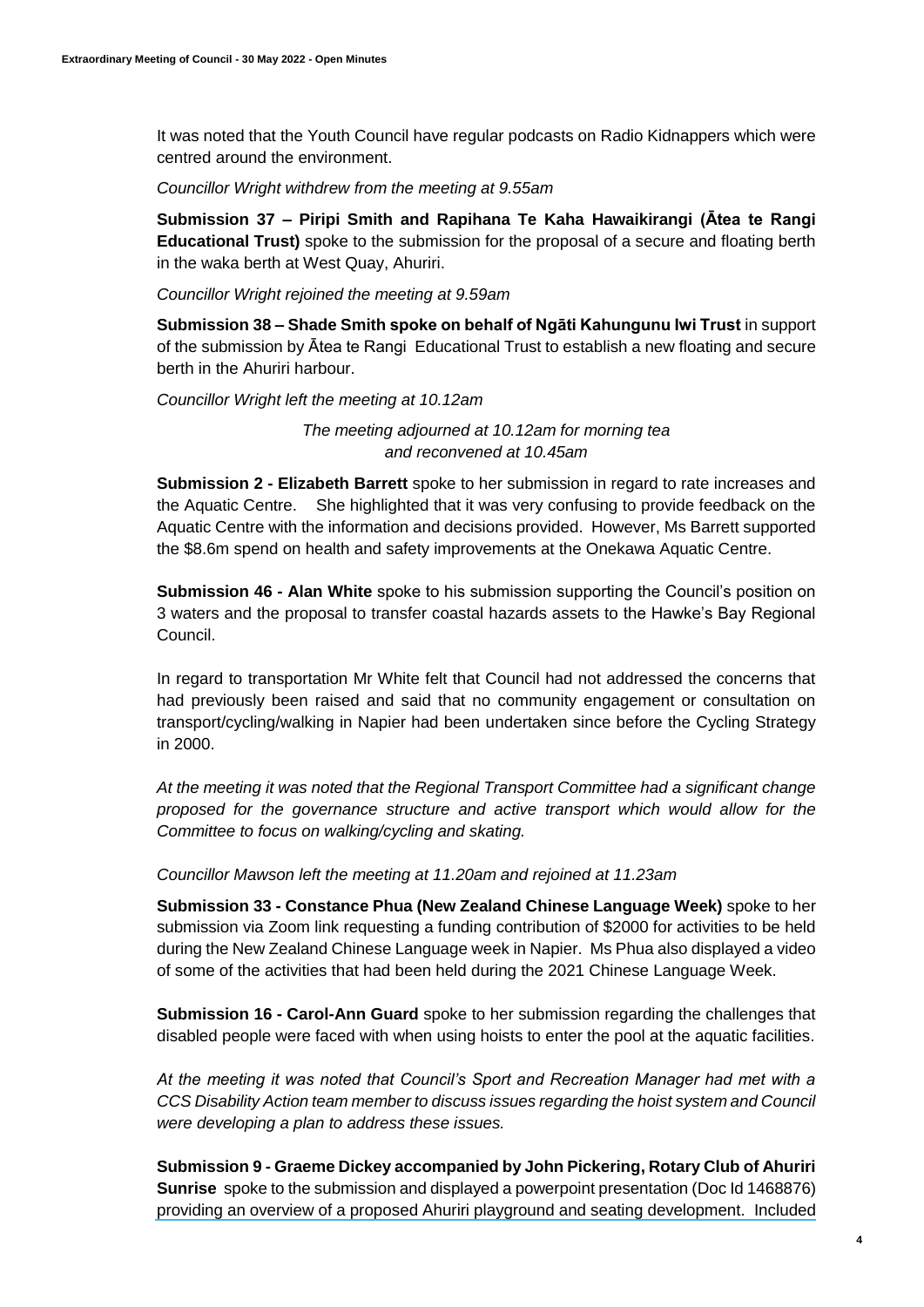in the presentation was a fly through video of the proposed development. This would be a significant asset in an extremely popular area.

**Submission 27 – John McGifford spoke on behalf of the Westshore Residents** spoke to his submission and displayed a powerpoint presentation (Doc Id 1470028) providing an overview of issues raised during the Long Term Plan some of which had now been rectified in conjunction with Council officers who had been proactive.

Mr McGifford requested that six rubbish bins be replaced with gull proof bins at Westshore Beach; enhancement of the shopping area on Charles/Alfred Street with seating and flower baskets and some wall art.

Mr McGifford also requested the implementation of a 30km speed zone when passing the Westshore Primary School along Charles and Ferguson Street. Concerns were initially raised in 2013 and 2015 so residents have been waiting a long time for these matters to be rectified.

**Submission 35 - Liz Remmerswaal accompanied by Liz Latiff and Evelyn Ratima spoke on behalf of World Beyond War Aotearoa** to her submission for Council to plant a Peace Pou in Clive Square to support peace making initiatives.

A video was displayed (Doc Id 1470034) of the Peace Pou planted in Hastings which included multicultural groups in Hastings planting their own pou. The Peace Pou installation was hosted by Hastings with 86 languages on 43 pou which remained insitu until Anzac Day. The 43 Peace Pou will now be distributed to schools, churches, Marae, temples around the community

The project was seeded with \$5000 funding from the Hastings District Council Vibrancy Fund to create the Pou and this was a temporary installation.

> *The meeting adjourned at 12.25pm for lunch and reconvened at 1.00pm*

**Submission 11 - Pauline Doyle on behalf of the Guardians of the Acquifer** spoke to her submission on chlorine free water and circulated her oral submission (Doc Id1469360). Ms Doyle complimented Council on the work undertaken with the implementation of the Leak Detection Programme which indicated that leaks from pipeworks is approximately 12.7%.

She considered that the Hawke's Bay Three Waters model appeared to be the best way of going chlorine free. As part of Ms Doyle's submission she asked that Council run a survey of the community comprising two components:

- The opportunity to provide feedback on the 3 waters reform; and
- Whether chlorine free is still the desired outcome for the community.

**Submission 25 - Jock Mackintosh spoke on behalf of the Mitre 10 Sports Park**  submission requesting a funding request contribution of \$100,000 towards the capital cost of a 2000m<sup>2</sup> sports centre. Costs for the project due to delays has increased the original cost of \$1.4m to \$2.4m.

Mr Mackintosh also displayed a powerpoint presentation (Doc Id 1470100) providing a construction update on the Cricket and Boxing Centre which provided  $600m^2$  for Boxing and others and 4 x 55m long cricket lanes.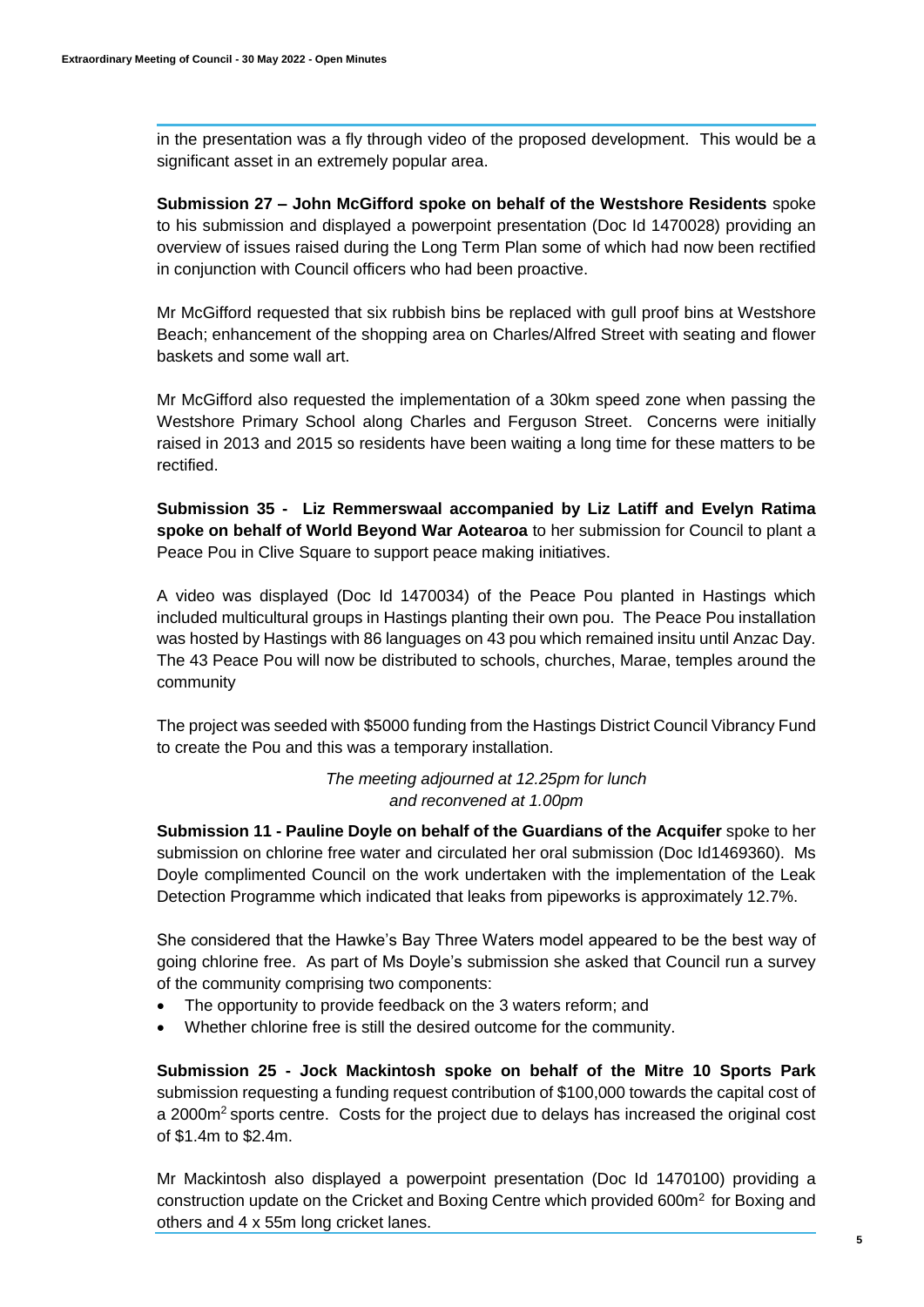Craig McDougall (Giants Boxing Academy) and Lance Hamilton (Central Districts Cricket) accompanied Mr Mackintosh and spoke in support of the funding request and provided a brief overview of the benefits that this new building would provide for the community. It was estimated that Napier users would amount to 30% boxing and 40% cricket that would benefit from the use of this new facility.

Mr Mackintosh was very supportive of a Regional Facility Review and working with Councils together ensuring the consensus is whether the sports wants a facility rather than arguing whether it be in Napier or Hastings.

**Submission 41 - James Taylor spoke on behalf of Equal Rights Hawke's Bay** submission regarding the use of "My Covid Passes" within Council facilities and that there is a democratic services review of the process undertaken regarding the exclusion of people or groups from facilities.

*At the meeting it was noted that typically a normal consultation process undertaken by Council takes around three months to work through the process. This highlights at times like this the legal framework that Council works within is very constraining.*

**Submission 24 – Michelle Lucas on behalf of CCS Disability Action** spoke to the submission requesting the following:

- That dedicated funding be provided to achieve the priority actions outlined in the Disability Strategy.
- A fund be developed to support community initiatives to improve accessibility throughout the city.
- Have an accessible Housing Initiative

#### *Councillor Taylor withdrew from the meeting at 1.43pm*

This concluded the hearing of submissions where submitters had chosen to speak to Council.

#### **DELIBERATION OF FUNDING REQUESTS AND CONSULTATION ITEMS THROUGH THE ANNUAL PLAN**

The meeting commenced consideration of the funding requests and consultation items received through the Annual Plan in conjunction with the management comments.

#### **Constance Phua (Chinese Language Week) - Submission 33**

Requested \$2,000 to support Chinese Language Week initiatives, and a video of support from the Mayor which she had agreed to do

Comments highlighted included:

- Direct to Council's Community Development Grant funding as opposed to Annual Plan funding.
- Local link with the Chinese and the Multicultural Associations who would presumably be delivering something in tandem with this National week.
- If contestable funding is applied for would seek information on how it would link with local groups to deliver.

Officers confirmed that an applicant for Community Development Grants did not need to be Napier based organisation, however Napier residents would need to benefit in some capacity.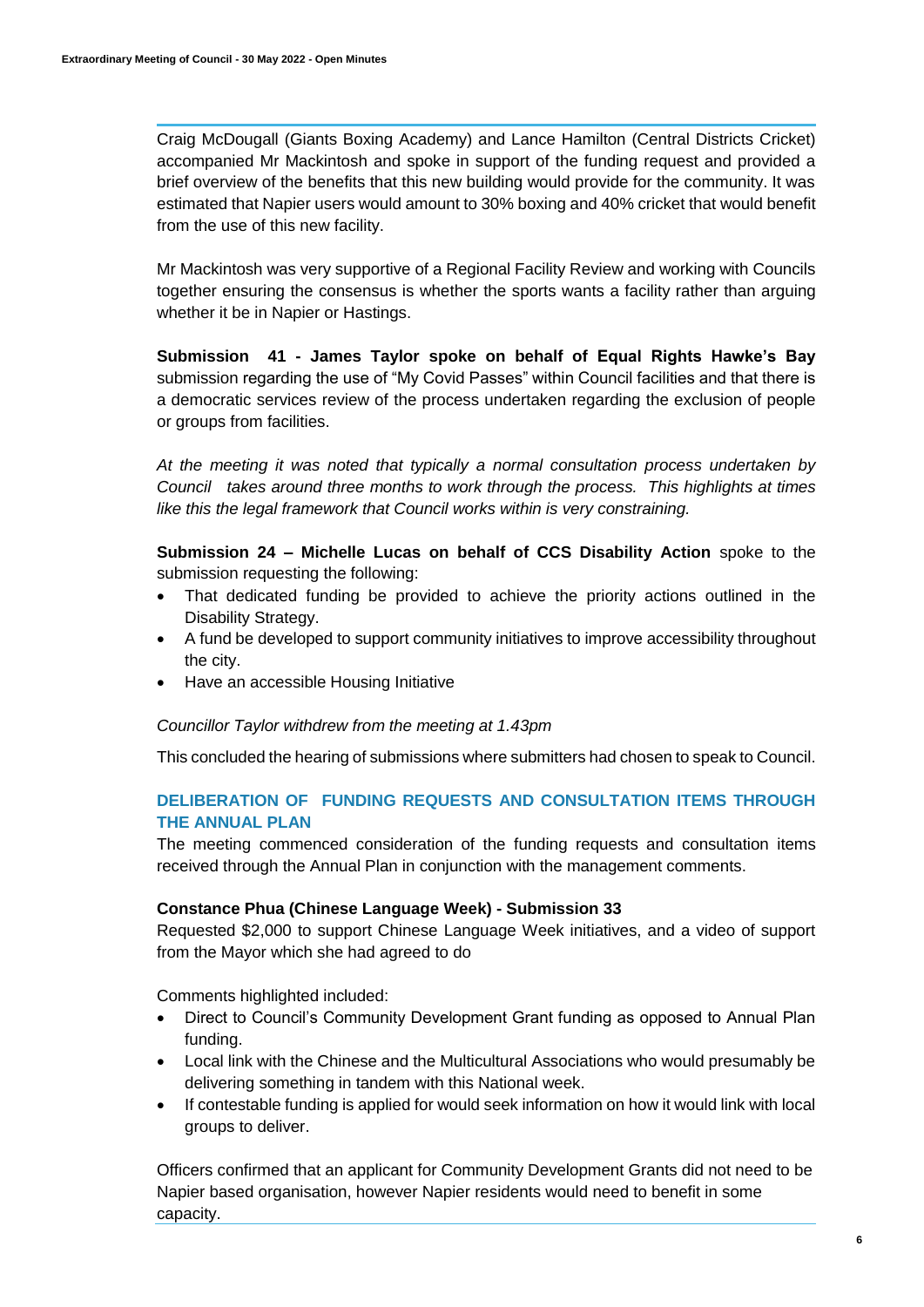#### **The meeting agreed:**

 *That Council resolve to direct officers to engage with the Chinese Language Week Charitable Trust to assist in making an application for Council's Community Development Grant subject to the local Chinese Association supporting the application.*

#### **Jock Mackintosh (Mitre10 Park) - Submission 25**

Requested \$100,000 (plus GST) towards the capital cost of the 2,000m<sup>2</sup> cricket and boxing centre currently being built.

- This request could be accommodated from Council's annual "Projects Fund" which provided \$100,000 per annum. The Project Fund has a minimum contribution of \$30,000 to projects.
- This was a regional facility for the benefit of both Napier and Hastings residents an
- It was noted that Council contributed \$1m to the Community Fitness Trust towards the regional swimming pool. The Mitre10 Regional Sports Park is the overall landlord and Council has not contributed to this particular Trust in the past.

#### **The meeting agreed :**

 *That Council resolve to include \$50,000 of funding in the Annual Plan to support the construction at Mitre10 Park. The funding contribution is to come from Council's Projects Fund.*

*Councillor Taylor rejoined the meeting at 1.47pm*

#### **Chris Tremain (Cranford Hospice Foundation) - Submission 43**

Requested \$500,000 over the next 3-5 years to support the build of the "New Home for Cranford".

Comments at the meeting included:

- Did not see health as one of Council's primary roles.
- Provision of health services sits with Central Government.
- They are a Charitable Trust and there are a number of Charitable Trusts that provide aged care facilities in the region and those Trusts do not ask Council for funding to build capital projects.
- Aged care facilities provide palliative care because the hospice has very limited beds.
- Council in kind services for the gardens as part of the Long Term Plan.

#### **The meeting agreed:**

 *That Council resolve not to make a financial contribution to the construction of the new home for Cranford Hospice at this time but commit to continued in-kind service to the gardens as approved in the Long Term Plan 2021/2031.*

#### **Peter Grant (Napier Positive Ageing Strategy Advisory Group) - Submission 14**

Requested a full time Council employee dedicated to the Positive Aging Strategy, and funding allocation for age friendly projects.

Comments at the meeting included:

- There was no financial amount attributed to this request.
- Council currently have a staff member supporting the Advisory Group as part of their role.
- Discuss specific funding projects they may require with Council officers.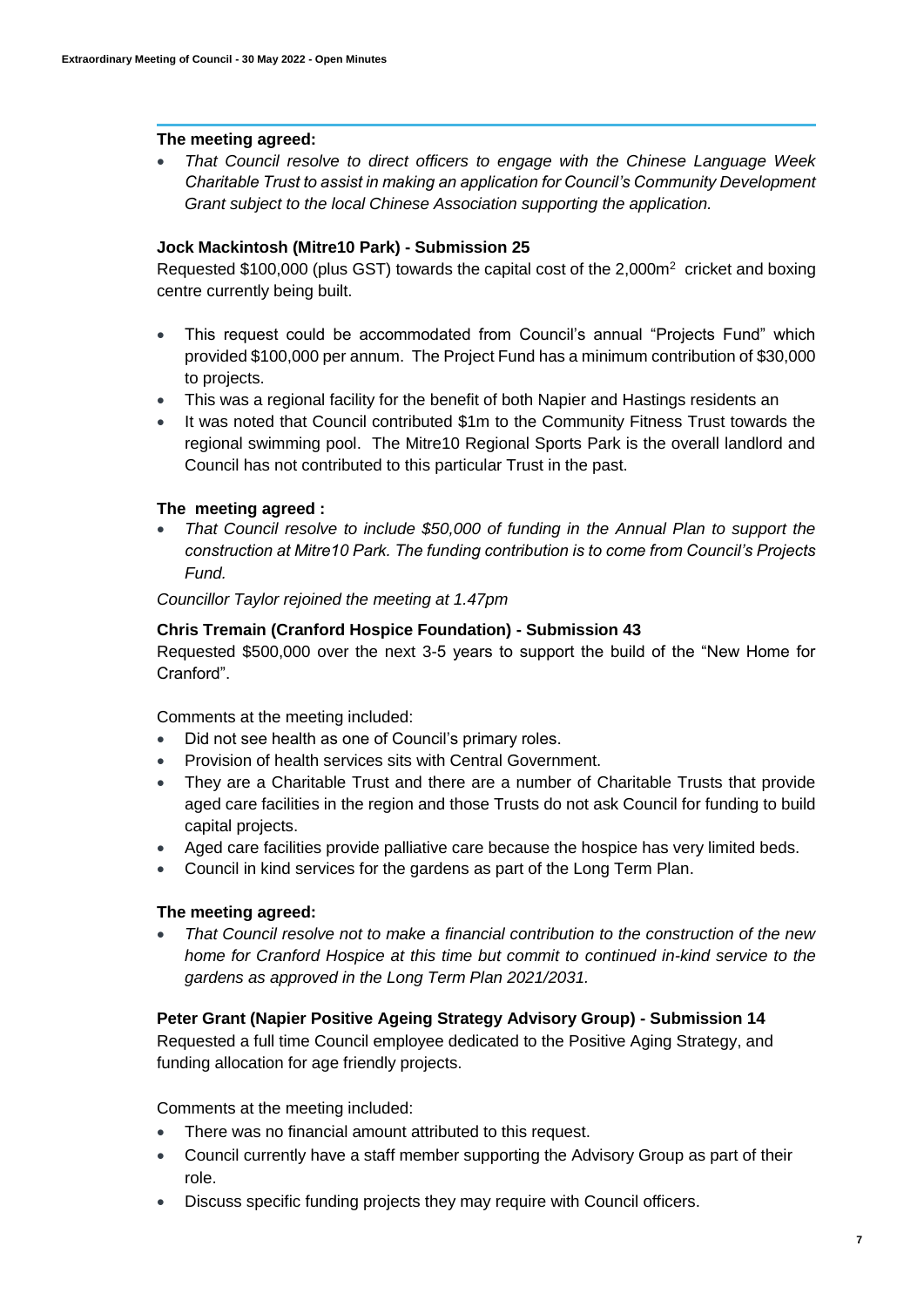Officers are currently reviewing the Grants structure and funding may be able to be redirected.

#### **The meeting agreed:**

 That *Council note the feedback from the Napier Positive Ageing Strategy Advisory Group, but resolve not to make any changes to the Annual Plan in light of the work already taking place to implement the Positive Aging Strategy, and review of Council's grants structure.*

#### **Michelle Lucas (CCS Disability) - Submission 24**

Requested Council allocate some funding for the Disability Strategy implementation priority actions, a fund for supporting community accessibility initiatives, and engagement of "LifeMark"

Comments at the meeting included:

- Indication was that several \$100,000 would be required to provide something meaningful.
- Relates to Positive Ageing Strategy as well and the Disability Strategy being embedded in Council's policies.
- Project management consider the strategies at the commencement of projects.
- During the review of the Council grants officers could be directed to allocate more funding to the Council's Project Fund for the following year.
- It was noted that an internal Champions Group had been created with regard to the Disability Strategy that looks at the implementation of that Strategy and new projects and retro-fitting projects and how accessibility can be increased at the beginning of projects..
- Infrastructure Team add a component for consideration in Project Management to ensure that it is checked through, particularly in new projects so that funding can be allocated and often it is not an extra cost.
- Officers fully aware how they can embed this awareness internally and the Champions Group is working really well with the Disability Strategy and Positive Ageing components.
- Publicise that Council is looking at projects with these particular lenses.
- Strategies are currently unfunded and perhaps in the next funding round some distinct funding be made available through the Long Term/Annual Plan process to fund some of the activities that those two strategy groups are advocating.

#### **The meeting agreed:**

 *That Council note the feedback from CCS Disability, but resolve not to make any changes to the Annual Plan in light of the work already taking place to implement the Disability Strategy, and the review of Council's grants structure.*

#### **Frederick Puriri - Submission 34**

Pal Tiya sculpture with Māori nature patterns installation.

Comments at the meeting included:

- Officers advised that the Council's City Vision budget of \$100,000 could be utilised, however at that this point it would require reallocation from existing identified projects.
- Suggest that Mr Puriri be introduced to the Ahuriri Sunrise Rotary Club.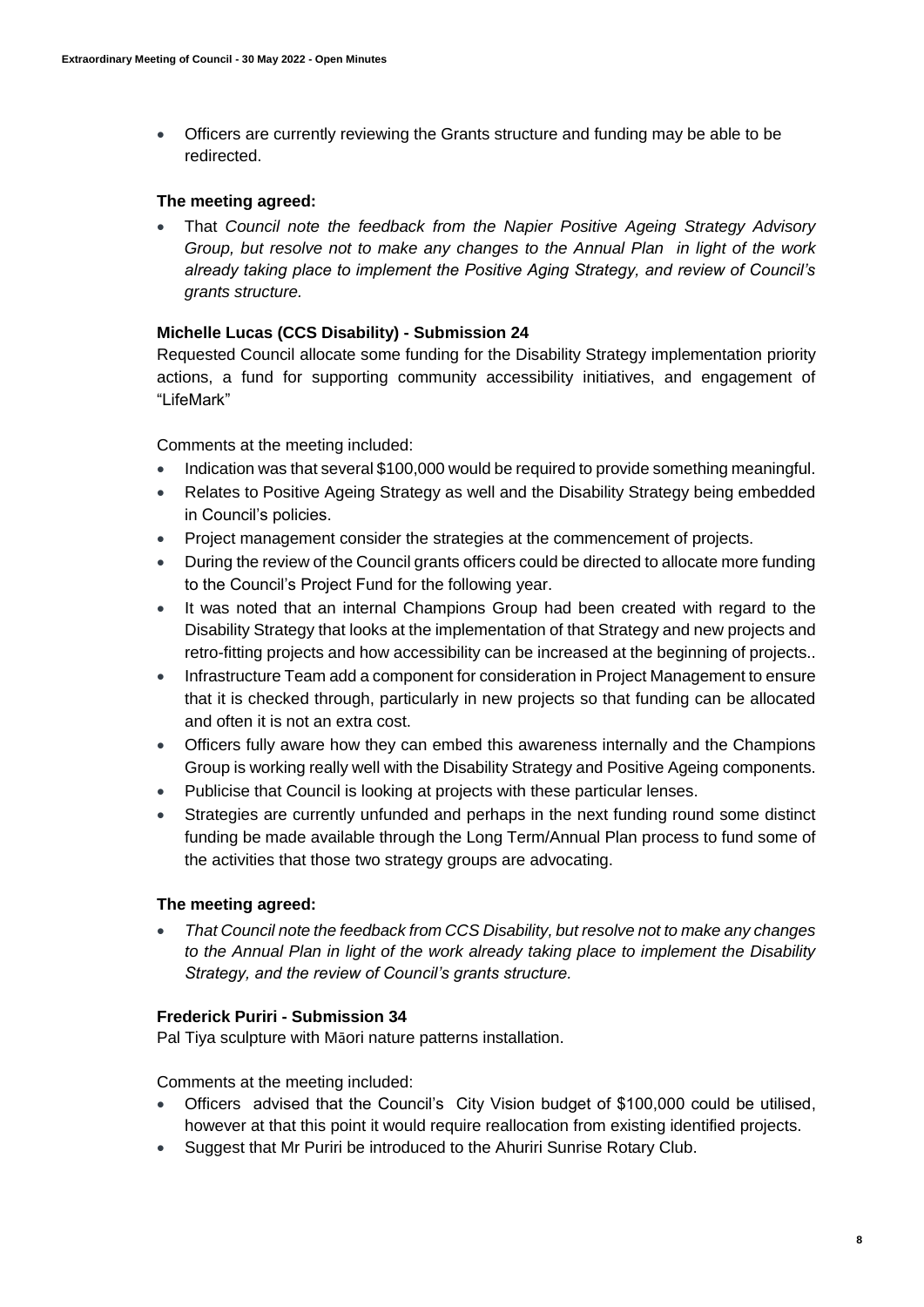Officers advised that there is some public arts funding available through the Arts Policy budget within the Community Services Budget which has limited allocation of \$50,000 per annum.

#### **The meeting agreed:**

 *That Council support the creation of a sculpture in principle, and direct officers from Council's City Design Team and Te Waka Rangapū to meet with Mr Puriri and discuss his ideas. Officers are to investigate possible funding for the sculpture from the Arts Policy budget and introduce Mr Puriri to the Ahuriri Sunrise Rotary Club, given the links between their ideas.*

#### **Liz Remmerswaal (Word BEYOND War Aotearoa) - Submission 35**

Request for "Peace Pou" installation in Clive Square.

Comments included:

- Significant funding would not be required and could be absorbed in an operational budget.
- Suggested place for the Pou outside the Cathedral where the Environment, Peace and Justice Group are and is central place in town.
- Recommended Pou sites to be brought back to Council.

#### **The meeting agreed:**

 *That Council support the installation of a Peace Pou sculpture in principle, and direct officers from Council's Infrastructure Team to meet with Ms Remmerswaal and discuss her ideas. Funding for the installation is to be funded from Council's operating budget.*

#### **Graeme Dickey (Ahuriri Sunrise Rotary Club) - Submission 9**

Requested a park development on the reserve land in front of the East Pier Hotel.

Comments at the meeting included:

- Seeking Council funding
- Seeding funding from the Council Project Fund
- Facility will be used by all of Napier
- Rotary Pathways Trust donated \$600,000 to the Council, the balance of the funds that have not been used for the pathway development and perhaps the balance be used from that donation to assist another rotary project.
- Work with Ahuriri Sunrise Rotary Club to undertake further feasibility and potential consultation which may lead to making an application to the Council Project Fund in the future. Council officers to redirect any residual funding received by the Rotary Pathways Trust.

#### **The meeting agreed:**

 *That Council note the ideas shared by the Ahuriri Sunrise Rotary Club for the reserve land in front of East Pier Hotel, and direct officers to undertake further internal feasibility study of the project, noting that Council would consider a contribution in part in the future. Council officers to redirect any residual funding received by the Rotary Pathways Trust.*

#### **Rodger Hedley - Submission 18**

Requested that the Spirit of Napier be illuminated.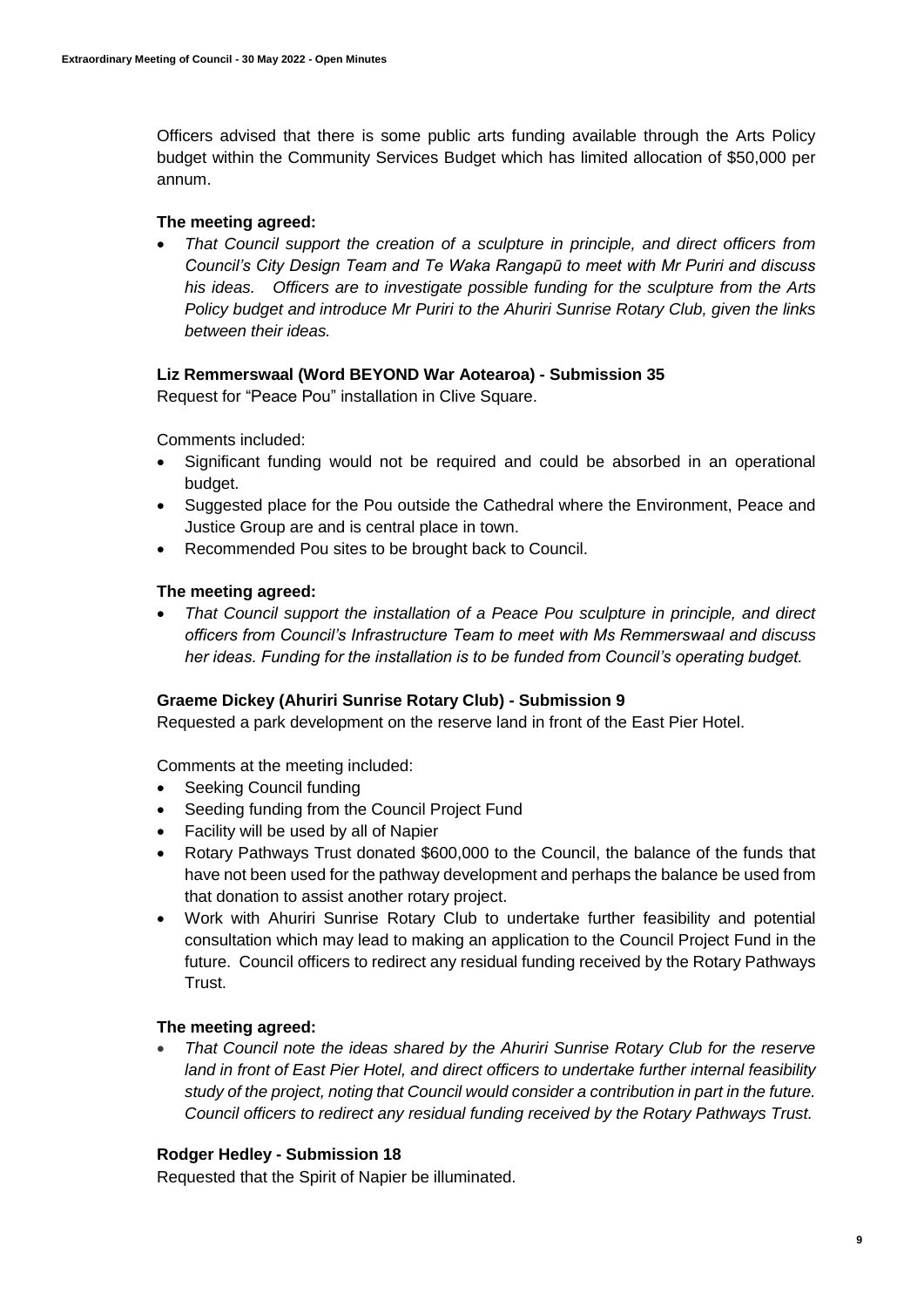Comments at the meeting included:

- Support in principle and investigate cost.
- Lighting on reserves is not straightforward and would be expensive.
- Canvas with neighbours the illumination of the Spirit of Napier.
- Review of the Reserve Management Plan would be undertaken in a couple of years.

#### **The meeting agreed:**

 *Council note the feedback that the Spirit of Napier statue should be illuminated, but this is not a priority at this time. It could be considered in the future as part of the Reserve Management Plan process.*

#### **Piripi Smith (Ātea a Rangi Educational Trust) - Submission 37**

Request installation of a floating pontoon.

Comments at the meeting included:

- Cost indication is \$300-\$350,000
- Officers have actively been seeking a grant from the Tourism Infrastructure Fund, the result is not available yet.
- The Trust have indicated fencing off, in their opinion, will not provide the protection required for the waka.
- If the waka was not relocatable to round the Iron Pot side, which is where the waka will eventually be placed, it was an option to leave it where it is and the Trust would hire the waka out to generate revenue.
- Pontoon needs a consent to put poles into the bottom of the channel.
- No funding had been set aside for fencing.

#### **The meeting agreed:**

 *Council note the request from Ātea a Rangi to install a floating pontoon to improve security for the waka moored on West Quay, and direct officers to continue discussions with the Trust to find an interim solution to the security issues whilst long term solutions are investigated.*

**John McGifford (Westshore Residents' & Development Association) - Submission 27** Requested rubbish bins be replaced with six gull proof bins.

Comments included:

- Seating and planting at the shops would be the responsibility of the private landlords.
- Would like to see plan where seating would go as not a lot of area they could be positioned.
- It had been suggested that they use seating to protect against "ram raids" rather than installing a wall.
- 30km speed limit by the schools is approved and awaiting signage to arrive.
- Reducing number of rubbish bins.
- Advise by letter where funding for murals could be obtained.

#### **The meeting agreed:**

 *Council note the ideas shared by the Westshore Residents' and Development Association and direct officers to review and upgrade the rubbish bins at Westshore beach.*

*Councillor Taylor had previously declared a conflict of interest for Sport Hawke's Bay*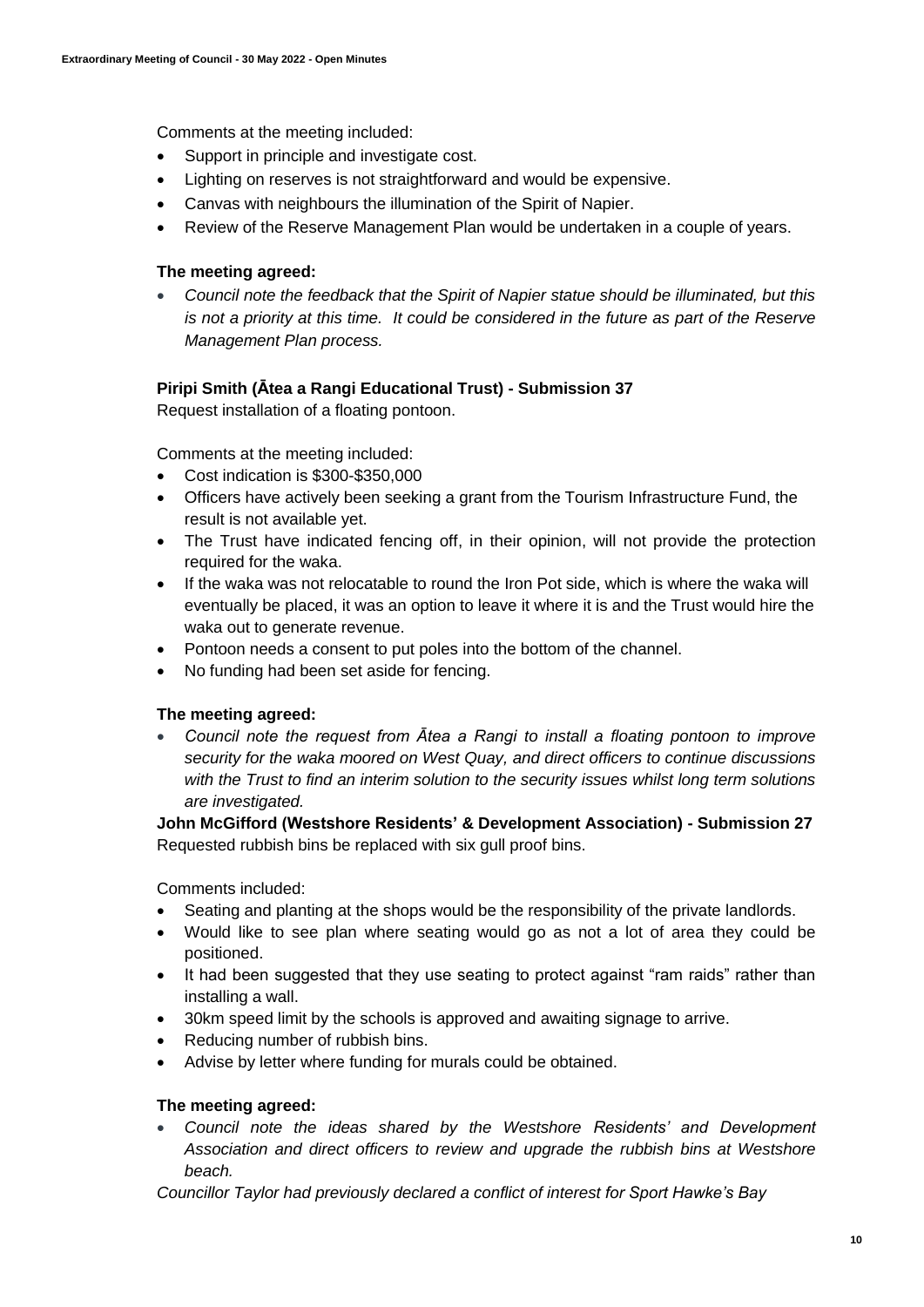#### **Mark Aspden (Sport Hawke's Bay) - Submission 17**

Requested additional funding to extend their healthy schools cycling programmes to cover more schools in Napier.

Comments at the meeting included:

- Cycling skills programme is less visible in Napier than Hastings and would like greater equality in both areas.
- Service agreement with Sport Hawke's Bay was reviewed last year in regard to funding allocation.
- Additional funding would need to allocated from the Council's Project Fund, which is a one off grant.
- Ensure programme is successful this year.

#### **The meeting agreed:**

 *That Council note the request to support Sport Hawke's Bay's cycling education programme, and direct officers to find additional funding from existing operating budget.*

#### **Stuart Lindsay (Napier Old Boys' Marist Cricket Club) - Submission 22**

Requested new cricket pitch.

Comments at the meeting included:

- An alternative location is specified in the master plan where additional cricket pitches would be positioned.
- Affirms the need for a Regional Sports Facility strategy.

#### **The meeting agreed:**

 *That Council note the suggestion from the Napier Old Boys' Marist Cricket Club for a new cricket pitch at Park Island, but resolve not to make any changes to the Annual Plan as this is not a priority at this time.*

#### **Allen McMillan (Taradale Residents' Association) - Submission 28**

Requested that they be involved in the refurbishment of the Taradale Town Hall.

#### **The meeting agreed:**

*That Council note the request from the Taradale Residents' Association to be involved in the refurbishments of the Taradale Town Hall and Taradale Plunket Rooms, and note that the Association has already been identified as a key stakeholder for these projects.*

> *The meeting adjourned for afternoon tea at 2.53pm and reconvened at 3.06pm*

#### **Alan White - Submission 46**

Lack of engagement and strategic planning for transport/unsafe roads for cycling

Comments at the meeting included:

 Direct officers to engage with Mr White for opportunities for consulting with cyclists on particular issues.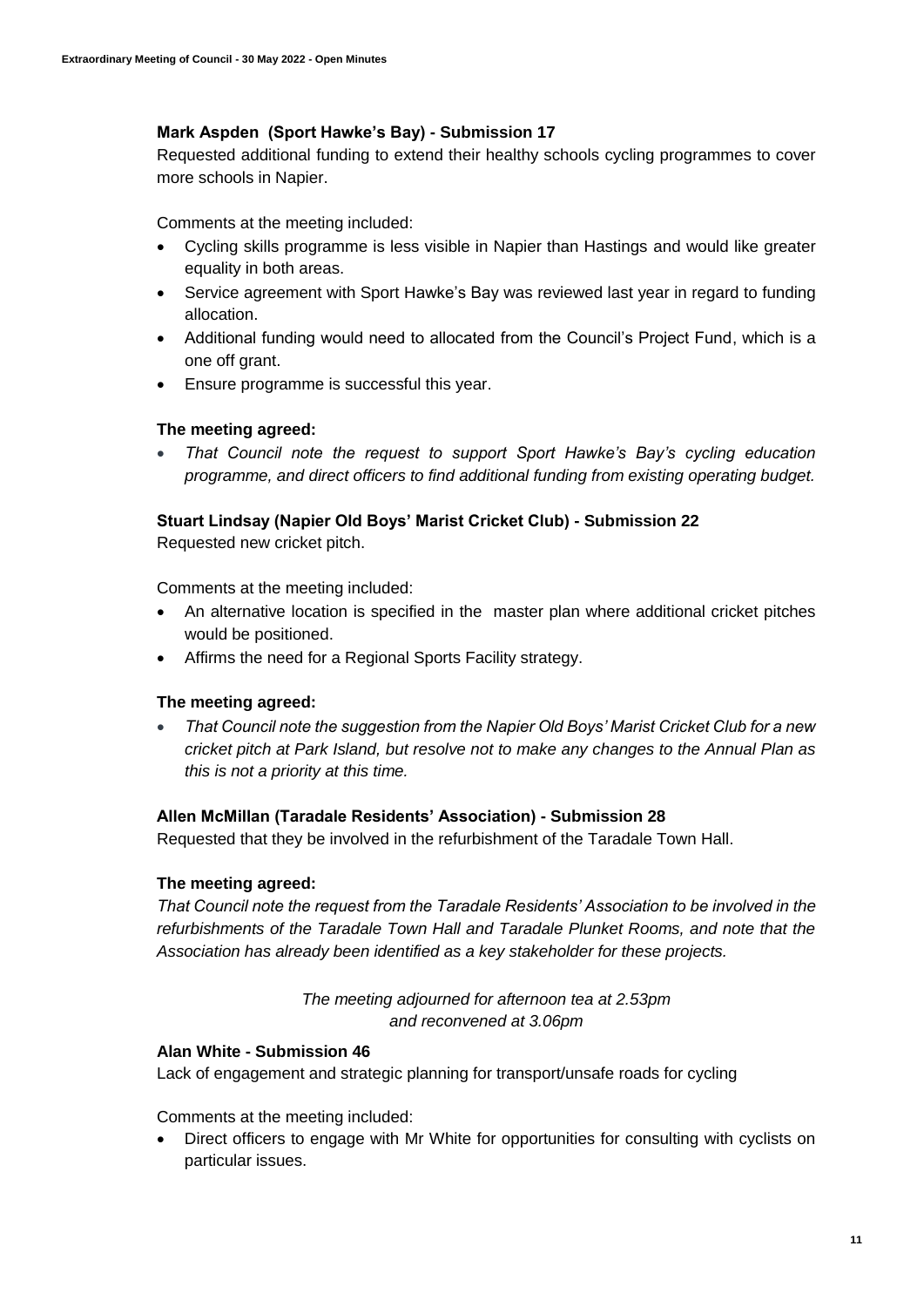- Mr White to be invited as part of the Regional Active Transport Committee. The new governance structure is currently being undertaken and a report will be presented at the Regional Transport Committee's June meeting.
- Consider cycling and walking opportunities through strategic links.
- Transportation Strategy will be brought to Council for governance guidance.
- The Regional Transport Committee are changing governance structure so that there are local body active transport committees who can be involved at a local level and development and have a voting seat at the Regional Transport Committee. This will enable policy at all times of development and changes that active transport is taken into consideration.

#### **The meeting agreed:**

 *That Council note the feedback about strategic planning for transport and resolve not to make any changes to the Annual Plan noting Council have tagged additional funding for cycling education for tamariki, and in light of the work already taking place on the draft Transportation Strategy. There will be further opportunity to engage in the finalisation of the Transportation Strategy.*

*Councillor Taylor had previously declared a conflict of interest in the Mitre10 Park*

#### **Aquatic Centre**

The following issues were raised in a number of submissions:

- Accessibility concerns about the current facility (spa pool hoist).
- Support for the proposed 2022/23 capital injection into the current facility.
- Want to be consulted on the pool development. Concern about the cost of a new development.
- Concern about the future of Onekawa park if the Aquatic Centre moves.
- Any future redevelopment needs to be close to areas of high social depravation.
- It was noted that the funding set aside for Onekawa Aquatic Centre included an upgrade for the hoist.

#### **The meeting agreed:**

 *That Council note the feedback from submitters about the current Napier Aquatic Facility and the proposal for redevelopment, but resolve not to make any changes to the Annual Plan in light of the work programmes already underway.*

#### **Climate Change**

Some submissions received that did not link directly to coastal hazards included:

- Need for action to combat climate change.
- Suggestion to deprioritise cars from CBD.
- Concerns and questions about coastal erosion.

#### **The meeting agreed:**

 *That Council note the feedback regarding climate change, and intends to release a statement of intent about climate change in 2022. Council notes it has already resolved to develop a Climate Change Strategy, and work is underway.*

#### **Water**

Submissions received on water in regard to:

- Feedback on Three Waters and chlorination.
- Question around what's happening to protect Marewa against flooding.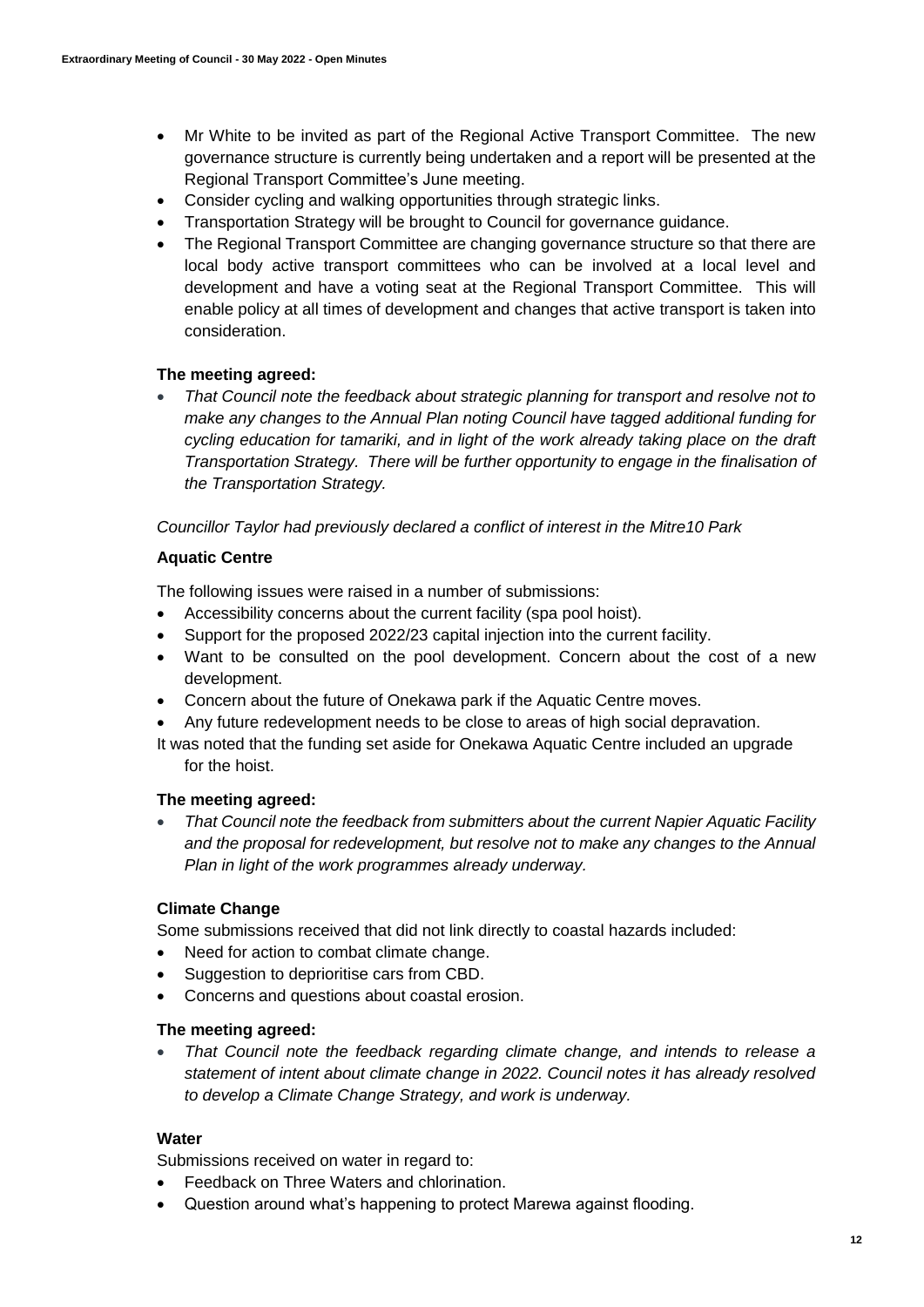#### **The meeting agreed:**

- *a) That Council note the feedback regarding Three Waters, chlorination and stormwater improvements, but resolve not to make any changes to the Annual Plan in light of the work programmes already underway.*
- *b) That Council directs officers to undertake a survey of the community as an opportunity to provide feedback on the Three Waters reform and the potential for a chlorine free network in the future.*

#### *This concluded the deliberation of funding requests and consultation items through the Annual Plan*

| <b>COUNCIL</b>                    | Mayor Wise / Councillor Taylor                                                                    |
|-----------------------------------|---------------------------------------------------------------------------------------------------|
| <b>RESOLUTION 1</b> That Council: |                                                                                                   |
|                                   | a) Receive and consider all submissions made on the Annual Plan<br>2022/23 consultation document. |

- b) **Note** the community feedback regarding the proposal to transfer coastal hazards assets and budgets to Hawke's Bay Regional Council and:
	- i. Note that Council endorsed the Memorandum of Transition in December 2021
	- ii. Note that Council has delegated authority to execute the Memorandum of Transition to the Chief Executive, and
	- iii. Note that the proposal will only be implemented after Hawke's Bay Regional Council provide for the transfer in its Long Term Plan, planned to enable the transfer of assets from 1 July 2024.
- c) **Agree** to the recommended re-phasing of \$600,000 of capital budget for the parking meter upgrade project, to accommodate the timing of the project.
- d) **Agree** to the recommended re-phasing of the capital budget associated with the strengthening of the Memorial Square Community Rooms, in anticipation of a partnership between Napier City Council and the Art Deco Trust to restore the facility, noting that the re-phasing would result in a 0.03% rates increase for the 2023/24 year.
- e) **Note** that the draft budgets for the Annual Plan 2022/23 do not comply with section 100(1) of the Local Government Act 2002 (the 'balanced budget benchmark'). The projected operating revenues for 2022/23 do not cover the year's projected operating expenses as consulted on in the Long Term Plan 2021-31.
- f) **Note** that the proposed capital plan for 2022/23 remains an ambitious work programme in a challenging Covid-19 climate in relation to supply chain, labour shortage, and inflation.
- g) **Note** the significant initiatives for 2022/23 in the attached document, which form the basis for Council's work programme for the year.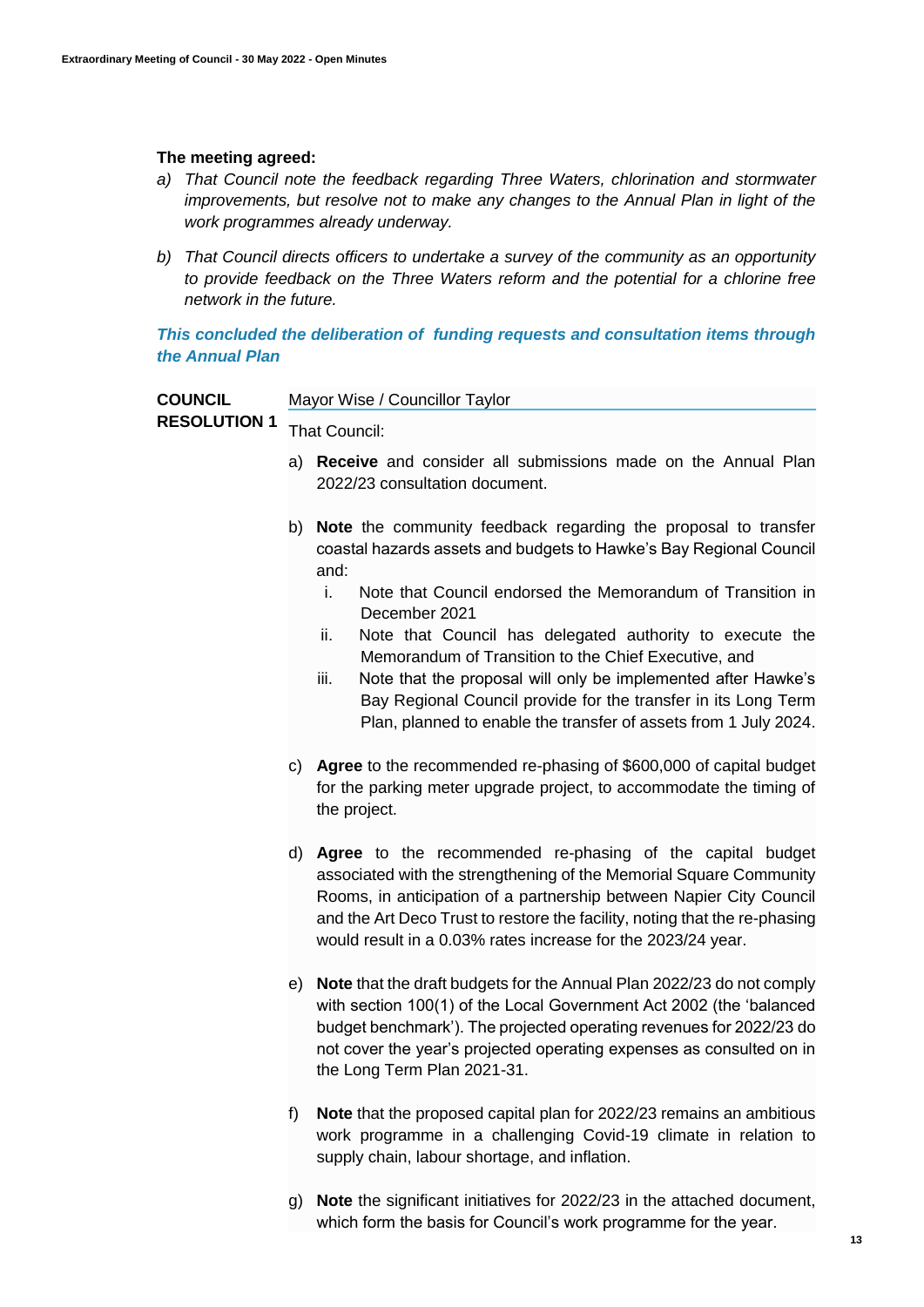- h) **Direct** officers to prepare the final Annual Plan 2022/23, in anticipation of adoption at the Council meeting of 30 June 2022.
- i) **Direct** officers to fund an additional \$100,000 to the Council "Project Fund" from operating efficiencies for Annual Plan 2022/23.
- j) **Considered** all other matters raised by submitters, and considers no further changes are required to the Annual Plan, other than those directed below.

#### Carried

**COUNCIL**  Mayor Wise / Councillor Taylor

#### **RESOLUTION 2 Constance Phua (Chinese Language Week) - Submission 33**

That Council:

**Resolve** to direct officers to engage with the Chinese Language Week Charitable Trust to assist in making an application for Council's Community Development Grant subject to the local Chinese Association supporting the application.

.Carried

Mayor Wise / Councillor Taylor

#### **RESOLUTION 3 Chris Tremain (Cranford Hospice Foundation) - Submission 43**

That Council:

**Resolve** not to make a financial contribution to the construction of the new home for Cranford Hospice at this time but commit to in kind service to the gardens as approved in the Long Term Plan 2021/31

Carried

**COUNCIL**  Mayor Wise / Councillor Taylor

**RESOLUTION 4 Peter Grant (Positive Ageing Strategy Advisory Group) Submission 14** 

That Council:

**Note** the feedback from the Napier Positive Ageing Strategy Advisory Group, but resolve not to make any changes to the Annual Plan in light of the work already taking place to implement the Positive Aging Strategy, and the review of Council's grants structure.

#### .Carried

Mayor Wise / Councillor Taylor

#### **COUNCIL RESOLUTION 5**

**COUNCIL** 

#### **Michelle Lucas (CCS Disability) - Submission 24**

That Council:

**Note** the feedback from CCS Disability, but resolve not to make any changes to the Annual Plan in light of the work already taking place to implement the Disability Strategy, and the review of Council's grants structure,

.Carried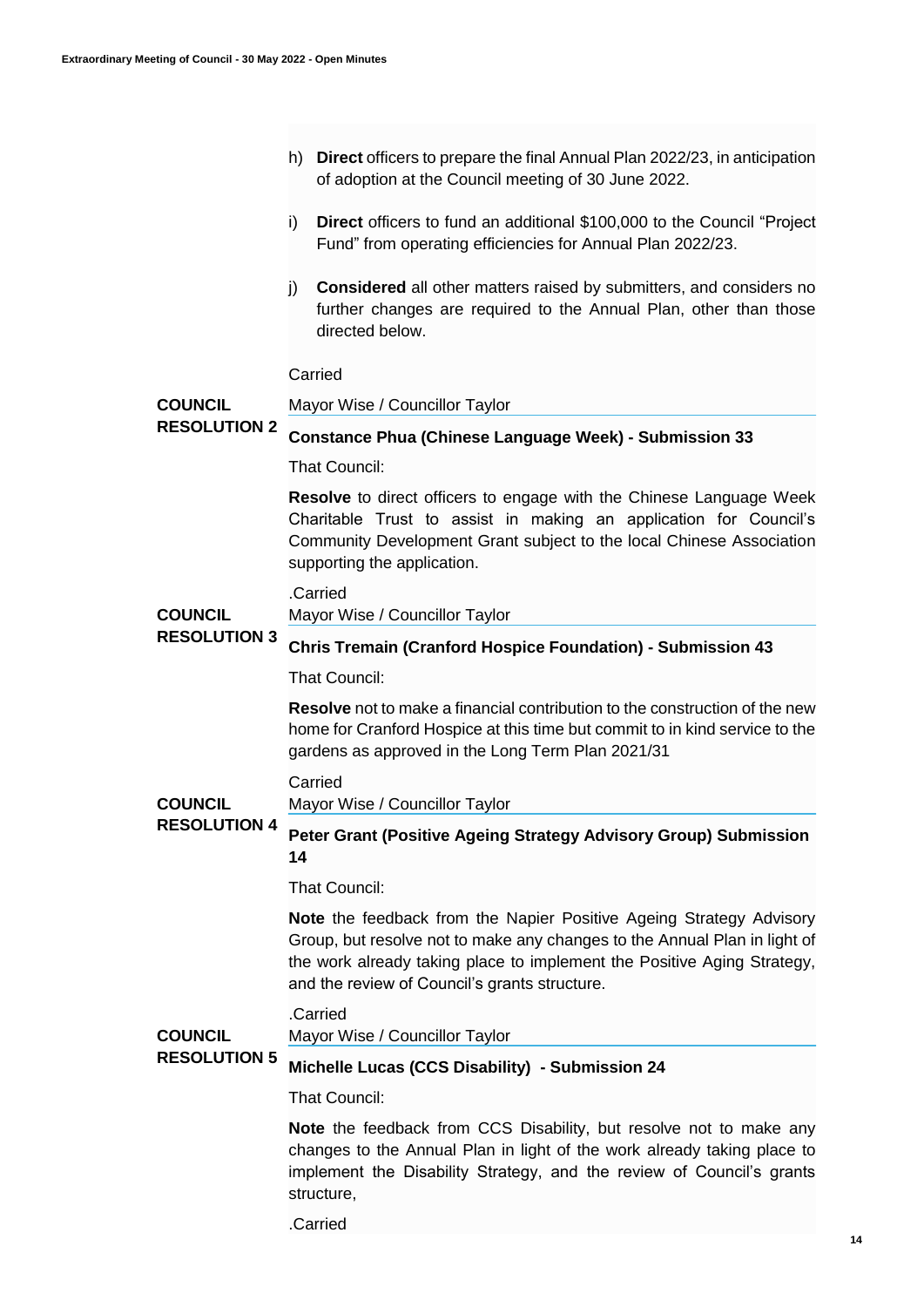#### **COUNCIL RESOLUTION 6** Mayor Wise / Councillor Taylor **Frederick Puriri - Submission 34**

That Council:

**Support** the creation of a sculpture in principle, and direct officers from Council's City Design Team and Te Waka Rangapū to meet with Mr Puriri and discuss his ideas. Officers are to investigate possible funding from the Arts Policy and introduce Mr Puriri to the Ahuriri Sunrise Rotary Club, given the links between their ideas.

.Carried

#### **COUNCIL**  Mayor Wise / Councillor Taylor

### **RESOLUTION 7**

# **Liz Remmerswaal (Word BEYOND War Aotearoa) - Submission 35**

That Council:

**Support** the installation of a Peace Pou sculpture in principle, and direct officers from Council's Infrastructure Team to meet with Ms Remmerswaal and discuss her ideas. Funding for the installation is to be funded from Council's operating budget.

#### .Carried

Mayor Wise / Councillor Taylor

#### **COUNCIL RESOLUTION 8**

#### **Graeme Dickey (Ahuriri Sunrise Rotary Club) - Submission 9**

That Council:

**Note** the ideas shared by the Ahuriri Sunrise Rotary Club for the reserve land in front of East Pier Hotel, and direct officers to undertake further internal feasibility study of the project, noting that Council would consider a contribution in part in the future.

.Carried

**COUNCIL RESOLUTION 9** Mayor Wise / Councillor Taylor

**Rodger Hedley - Submission 18** 

That Council:

**Note** the feedback that the Spirit of Napier statue should be illuminated, but this is not a priority at this time. It could be considered in the future as part of the Reserve Management Plan process.

Carried

**COUNCIL**  Mayor Wise / Councillor Taylor

# **RESOLUTION 10 Piripi Smith (Ātea a Rangi Educational Trust) - Submission 37**

That Council:

**Note** the request from Ātea a Rangi to install a floating pontoon to improve security for the waka moored on West Quay, and direct officers to continue discussions with the Trust to find an interim solution to the security issues whilst long term solutions are investigated.

.Carried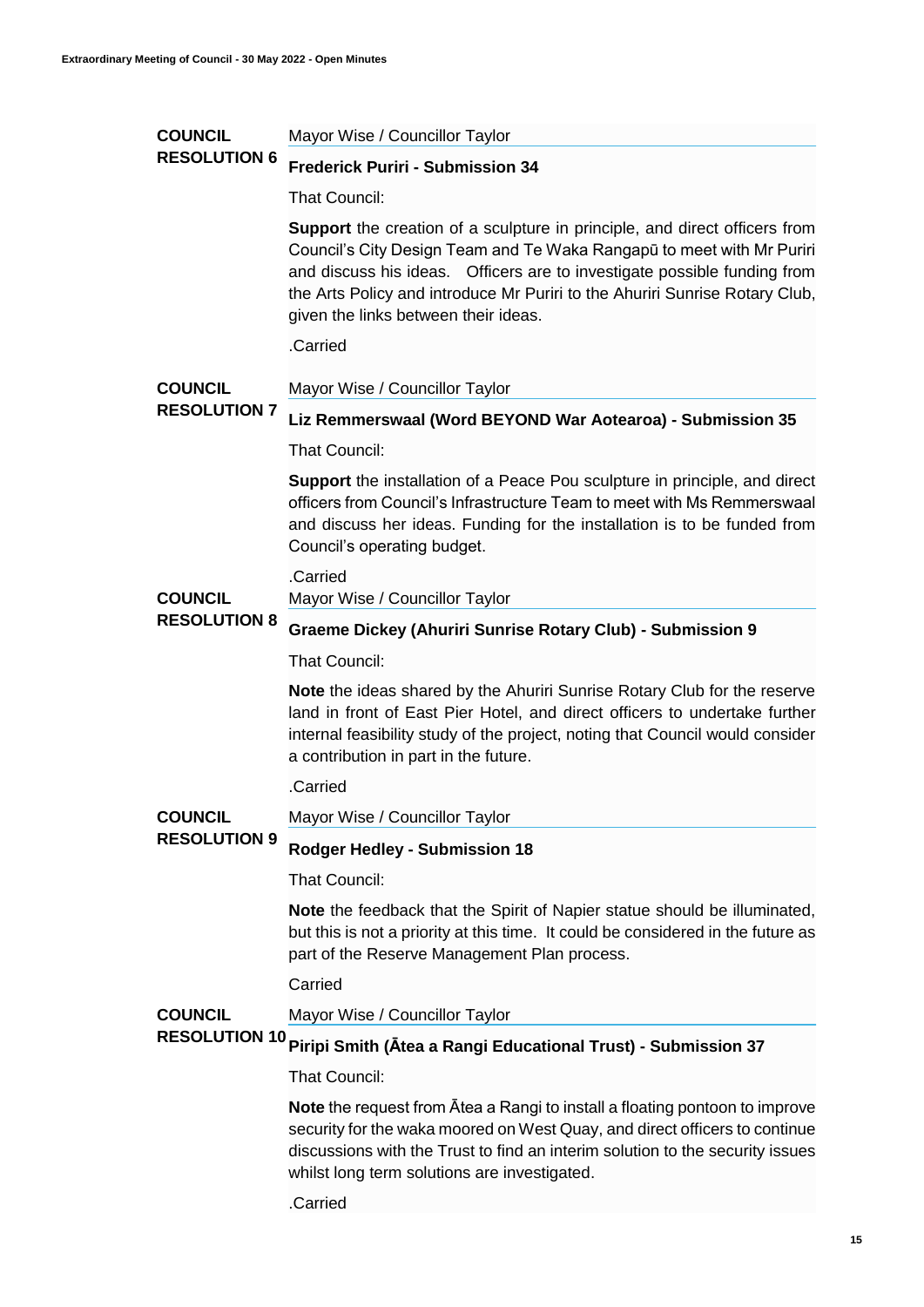| <b>COUNCIL</b>                         | Mayor Wise / Councillor Taylor                                                                                                                                                                                                                                                                                                                                                                      |
|----------------------------------------|-----------------------------------------------------------------------------------------------------------------------------------------------------------------------------------------------------------------------------------------------------------------------------------------------------------------------------------------------------------------------------------------------------|
| <b>RESOLUTION 11</b>                   | <b>John</b><br><b>McGifford</b><br>Residents'<br>(Westshore)<br><b>Development</b><br>and<br><b>Association) - Submission 27</b>                                                                                                                                                                                                                                                                    |
|                                        | <b>That Council:</b>                                                                                                                                                                                                                                                                                                                                                                                |
|                                        | <b>Note</b> the ideas shared by the Westshore Residents' and Development<br>Association and direct officers to review and upgrade the rubbish bins at<br>Westshore beach.                                                                                                                                                                                                                           |
|                                        | Carried                                                                                                                                                                                                                                                                                                                                                                                             |
| <b>COUNCIL</b>                         | Mayor Wise / Councillor Taylor                                                                                                                                                                                                                                                                                                                                                                      |
|                                        | RESOLUTION 12 Stuart Lindsay (Napier Old Boys' Marist Cricket Club) - Submission<br>22                                                                                                                                                                                                                                                                                                              |
|                                        | <b>That Council:</b>                                                                                                                                                                                                                                                                                                                                                                                |
|                                        | <b>Note</b> the suggestion from the Napier Old Boys' Marist Cricket Club for a<br>new cricket pitch at Park Island, but resolve not to make any changes to<br>the Annual Plan as this is not a priority at this time.                                                                                                                                                                               |
|                                        | Carried                                                                                                                                                                                                                                                                                                                                                                                             |
| <b>COUNCIL</b><br><b>RESOLUTION 13</b> | Mayor Wise / Councillor Taylor                                                                                                                                                                                                                                                                                                                                                                      |
|                                        | Allen McMillan (Taradale Residents' Association) - Submission 28                                                                                                                                                                                                                                                                                                                                    |
|                                        | <b>That Council:</b>                                                                                                                                                                                                                                                                                                                                                                                |
|                                        | <b>Note</b> the request from the Taradale Residents' Association to be involved<br>in the refurbishments of the Taradale Town Hall and Taradale Plunket<br>Rooms, and note that the Association has already been identified as a key<br>stakeholder for these projects.                                                                                                                             |
|                                        | Carried                                                                                                                                                                                                                                                                                                                                                                                             |
| <b>COUNCIL</b>                         | Mayor Wise / Councillor Taylor                                                                                                                                                                                                                                                                                                                                                                      |
| <b>RESOLUTION 14</b>                   | Alan White - Submission 46                                                                                                                                                                                                                                                                                                                                                                          |
|                                        | <b>That Council:</b>                                                                                                                                                                                                                                                                                                                                                                                |
|                                        | Note the feedback about strategic planning for transport and resolve not<br>to make any changes to the Annual Plan noting Council have tagged<br>additional funding for cycling education for tamariki, and in light of the work<br>already taking place on the draft Transportation Strategy. There will be<br>further opportunity to engage in the finalisation of the Transportation<br>Strategy |

.Carried

**COUNCIL RESOLUTION 15 Aquatic Centre** Mayor Wise / Councillor Taylor

That Council:

**Note** the feedback from submitters about the current Napier Aquatic Facility and the proposal for redevelopment, but resolve not to make any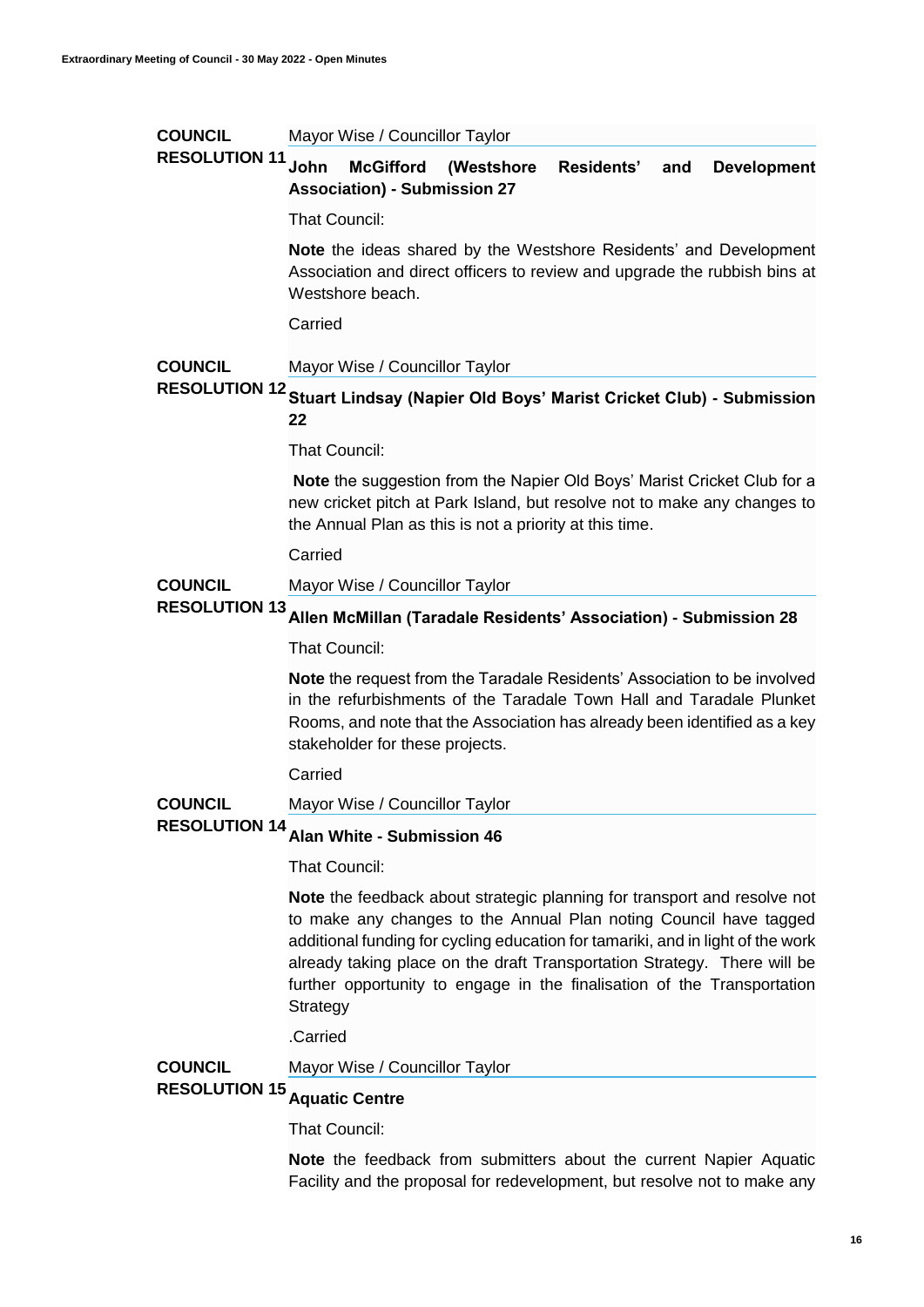changes to the Annual Plan in light of the work programmes already underway.

Carried

**COUNCIL**  Mayor Wise / Councillor Taylor

# **RESOLUTION 16 Climate Change**

That Council:

**Note** the feedback regarding climate change, and intends to release a statement of intent about climate change in 2022. Council notes it has already resolved to develop a Climate Change Strategy, and work is underway.

Carried

**COUNCIL**  Mayor Wise / Councillor Taylor

## **RESOLUTION 17 Water**

That Council:

- a) **Note** the feedback regarding Three Waters, chlorination and stormwater improvements, but resolve not to make any changes to the Annual Plan in light of the work programmes already underway.
- b) **Directs** officers to undertake a survey of the community as an opportunity to provide feedback on the Three Waters reform and the potential for a chlorine free network in the future.

Carried

Mayor Wise / Councillor Mawson

#### **RESOLUTION 18**

**COUNCIL** 

#### **Mark Aspden (Sport Hawke's Bay) – Submission 17**

That Council:

**Note** the request to support Sport Hawke's Bay cycling education programme, and direct officers to find additional funding from existing operating budget

Carried

*Councillor Taylor having declared a Conflict of Interest did not participate in voting*

#### **COUNCIL**  Mayor Wise / Councillor Mawson

## **RESOLUTION 19 Jock Mackintosh (Mitre10 Park) - Submission 25**

#### That Council:

**Include** funding of \$50,000 in the Annual Plan to support the construction at Mitre10 Park. The funding contribution is to come from Council's Projects Fund.

**Carried** 

*Councillor McGrath voted AGAINST the Motion*